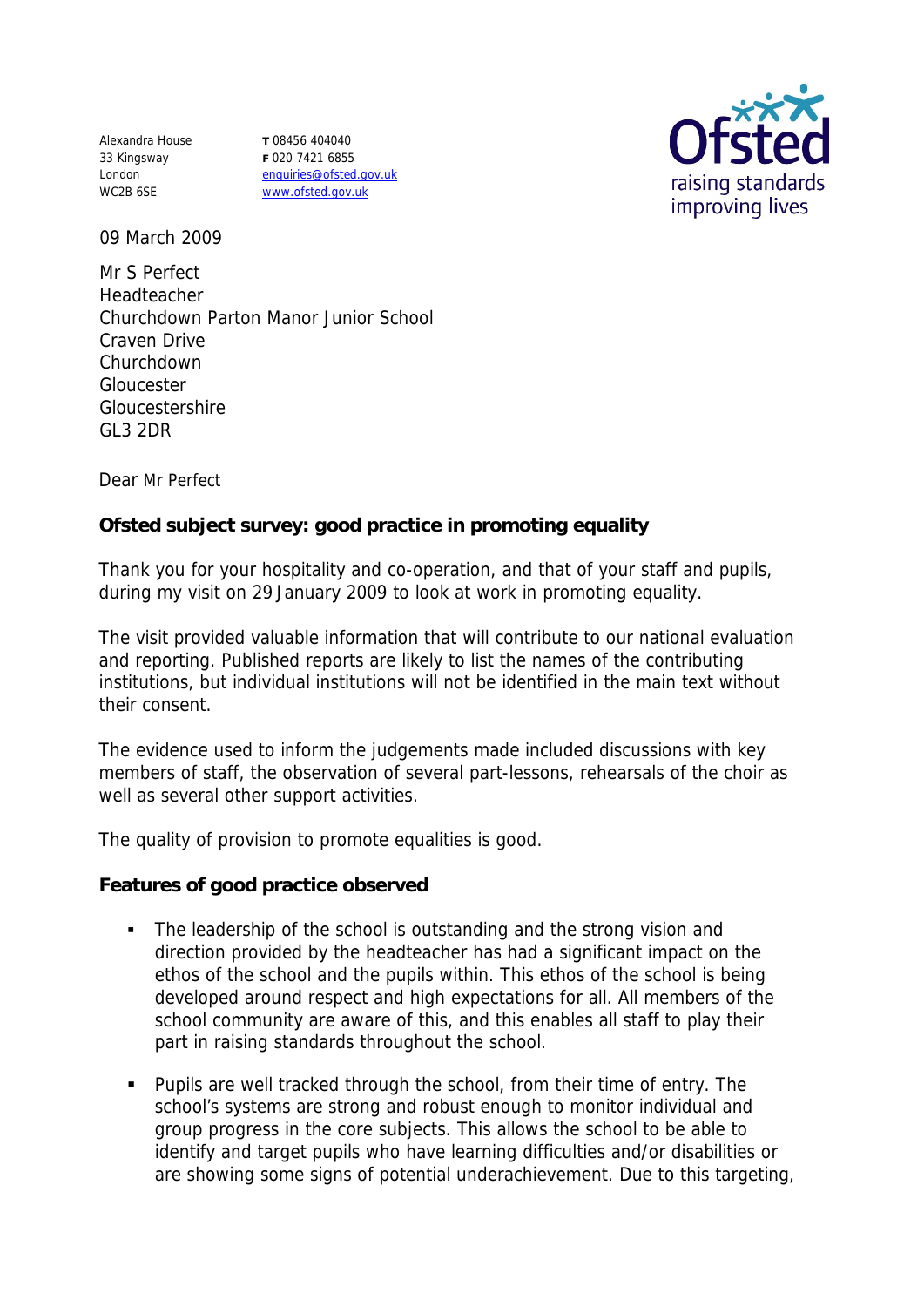pupils are able to access a good array of support for their needs, and there is also good use of small support groups. This ensures that pupils are able to receive intervention according to their individual needs, resulting in good, and some outstanding, progress.

- Other services available to support pupils are well co-ordinated by the school which is quick to seek advice for pupils who are at risk of underachieving or have other problems which need extra provision. These services help to give pupils the confidence and self esteem that they need to be positive contributors to the life of the school
- Partnerships are a good aspect of the school's work due to the range of services available which enhance its work. This has a particularly strong impact on the work on supporting pupils and their families. A good example of this is the use of the common assessment framework to monitor the needs of families and to provide support from a wide range of agencies as needs arise.
- The school has established many good links in the wider community which contribute to the good personal development throughout the school. An example of this is the Gloucester Cathedral project where the choirmaster from the cathedral comes in to school on a weekly basis to establish a choir in Year 5. In the short time that this has been running, there has been a marked change in the attitude of the children and they thoroughly enjoy the sessions.
- **Parents spoke very highly of the support that the school provides for them** and their children. They are extremely supportive of the school and they appreciate the learning opportunities available to all pupils, both within and outside of the curriculum. Parents feel that their views and ideas are taken seriously by the school and that the school is a very welcoming place to visit. The headteacher is always accessible and his work for the school over his time here is well recognised throughout the school community, with good reason.
- The school recognises that all pupils make a positive contribution to the life of the school and plans clubs and activities which enhance the curriculum to encourage pupils to try new activities and develop new talents. As a result of this approach, pupils develop their self esteem and self confidence. The school is a fully inclusive community and all pupils are encouraged to participate in this wide range of activities, which includes before and after school clubs.
- The school works closely with outside agencies such as the Traveller Education Team to ensure that this particular group of pupils receives support which is tailored to meet their cultural needs. The school's ethos is one which promotes a tolerance and understanding of other cultures and this is celebrated in the school.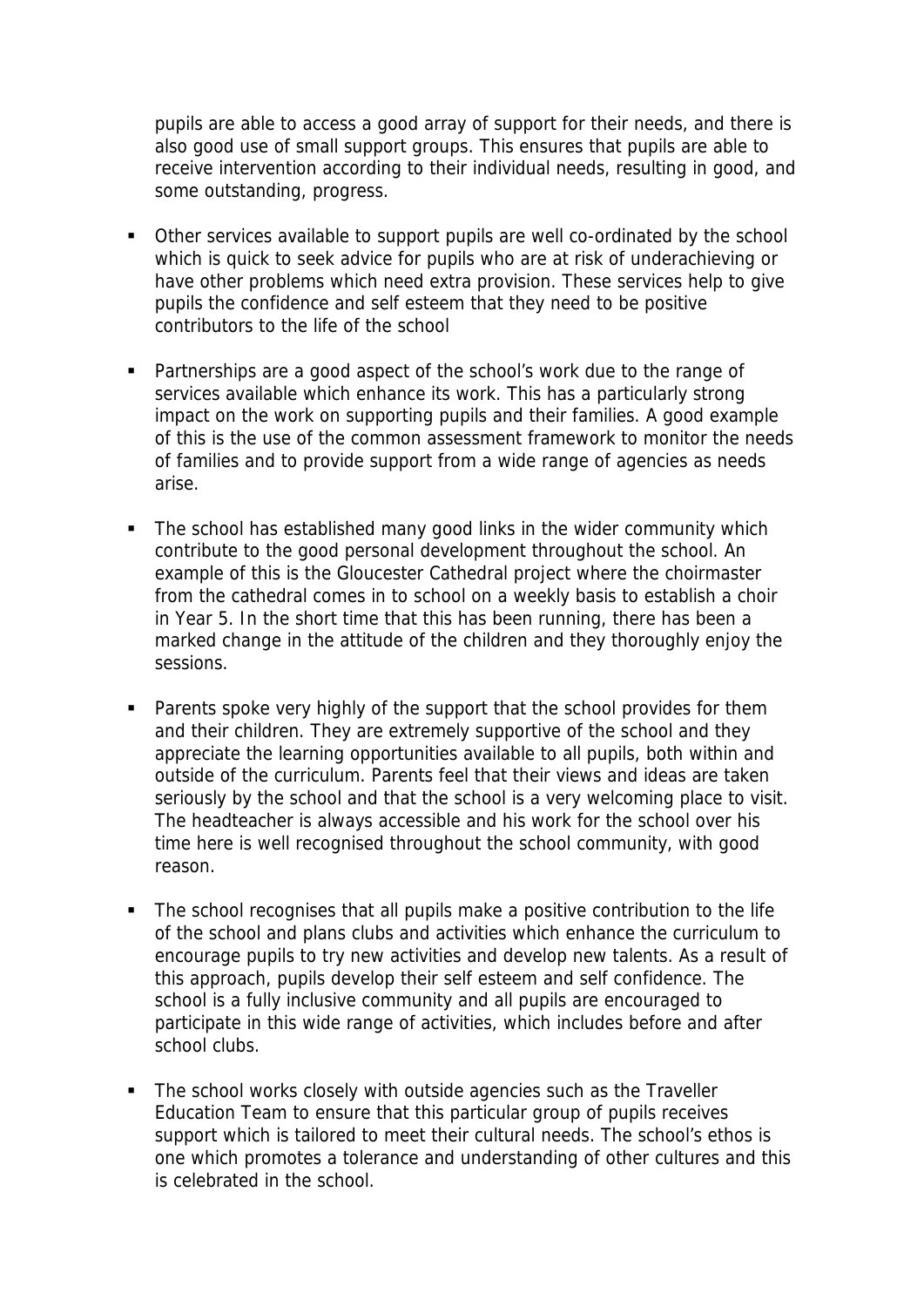- The school's recently implemented behaviour policy is already starting to have a significant impact on the life of the school. Pupils have a clear framework in which they can develop their positive behaviour in a safe and supportive environment.
- Support is provided to encourage families who are would not normally engage with the day to day life of the school, or their children's education, to become increasingly involved. They are provided with good intervention to help them effectively support their children and to feel a part of the school community. The school has plans to further increase its provision in supporting parents.
- **Inclusion in the school is good. Pupils of all abilities and backgrounds take a** full and active part in school activities. The school has developed a strong feeling of community and belonging and this is reflected in the excellent behaviour of the pupils. The range and quality of support available enables vulnerable pupils to build their confidence and self esteem and concentrate on their work and to make good progress during their time in the school.
- The care, quidance and support for vulnerable groups have an outstanding impact on improving personal development for these pupils. The new behaviour systems, which are founded on a house system enable pupils to exhibit excellent behaviour. Pupils are increasingly supportive of each other and this is evidenced through such initiatives as peer mediators.

**Areas for development**

- To continue to devise ways to support parents and empower them to actively support their children's education
- To continue to develop systems to monitor the progress of groups of pupils who may be at risk of underachieving
- To develop systems, in planning and in practice, whereby the needs and abilities of all pupils are met in all lessons

I hope these observations are useful as you continue to promote equalities in the school.

A copy of this letter will be sent to your local authority and will be published on Ofsted's website. It will also be available to the team for your next institutional inspection.